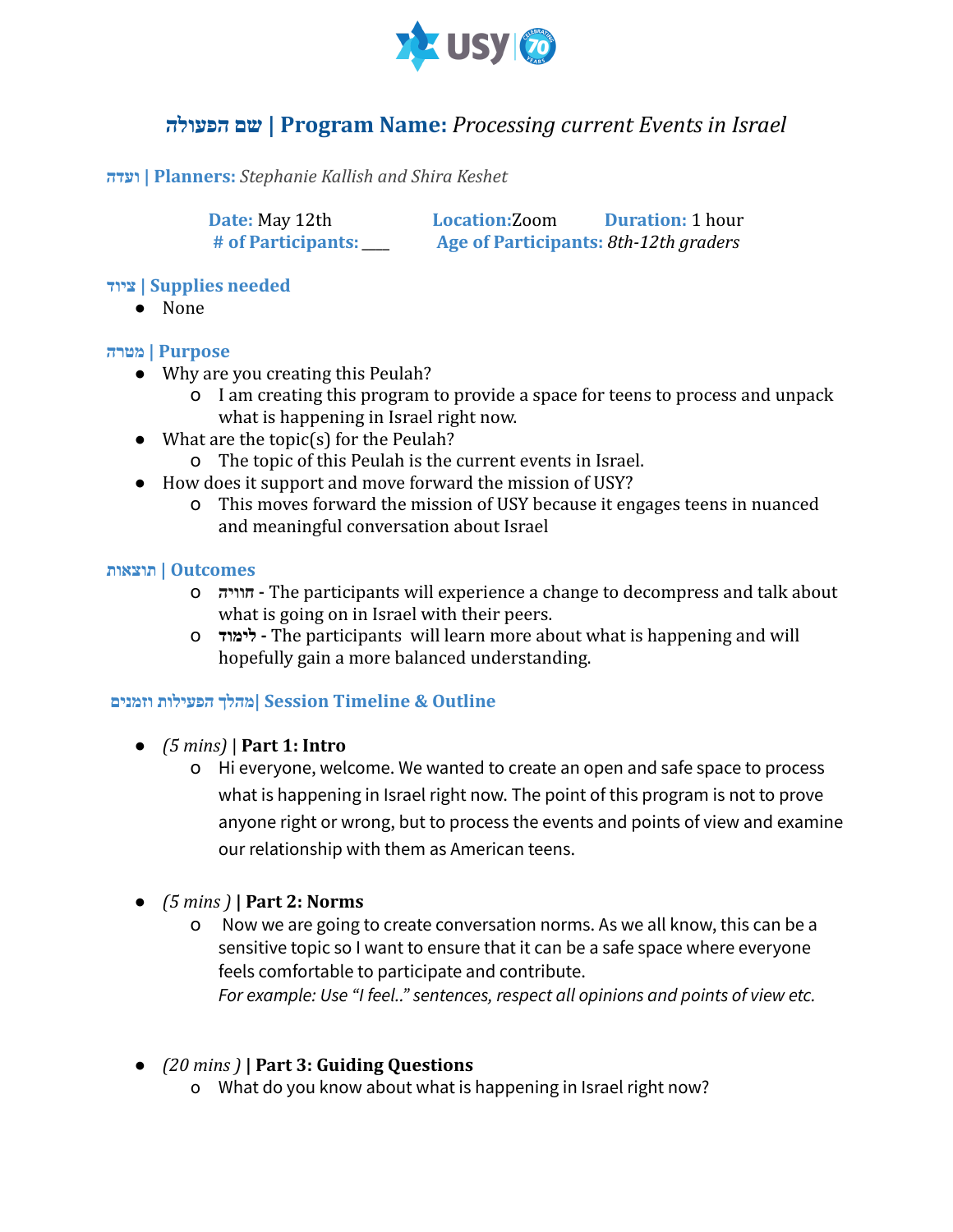

▪ *Let this conversation flow naturally. After there is a break in conversation, state some of the facts of the situation.*

Over the past 48 hours, Hamas has fired over a thousand rockets at civilian population centers across Israel, forcing hundreds of thousands of Israelis into bomb shelters. In response, the Israeli military has attacked terrorist targets across Gaza. Tragically, there have been several civilian deaths — both Israeli and Palestinian — and many have been injured. Protests and riots have erupted all over Israel, most notably at the Al-Aqsa mosque in the old city.

#### **Reasons:**

- Ramadan celebrations coincided with Jerusalem day parades which heightened already inflamed tensions.
- The approaching of Nakba day, the catastrophe which commemerates Palestinian displacement after the establishment of israel
- Instability in both Israeli and Palestinian governments.
- A number of Palestinian families in the Sheikh Jarrah neighborhood of East Jerusalem are set to be evicted from their homes on Sunday, after an Israeli court ruled that the homes had belonged to Jewish families before 1948. The homes were purchased in the 1800s from Ottomans by religious Jews because their town is near the tomb of rabbi Shimon Hatzaddik. Palestinians have been living in the homes for over 70 years since the annexation of East Jerusalem by Jordan after the 1948 war, but have not been paying rent to the Israeli organization that currently owns them. Some believe that these evictions represent an effort to 'Judiaze' traditionally Palestinian nehigbhoorhoods in East Jerusalem. Palestinian protesters have clashed with Israel Police in recent weeks in protest against the planned evictions.
- **●** *(20 mins )* **| Part 4: Discussion**
	- o What resources are you using to learn about what's happening in Israel and was there anything you found interesting / conflicting/ controversial?
	- o How has the situation made you feel?
	- o How have you seen this issue portrayed on social media?
	- o Feel free to share links to info graphics so we can unpack them as a group
	- o From what is being reflected to you from social media and all around you relating to this situation- **what change would you like to see?** (encourage to phrase the change in a positive way in order to focus on the reality you prefer to create rather than what you don't want)
	- o What can we do about it as individuals and as a community?
- **●** *(10 mins )* **| Part 5: Conclusion**